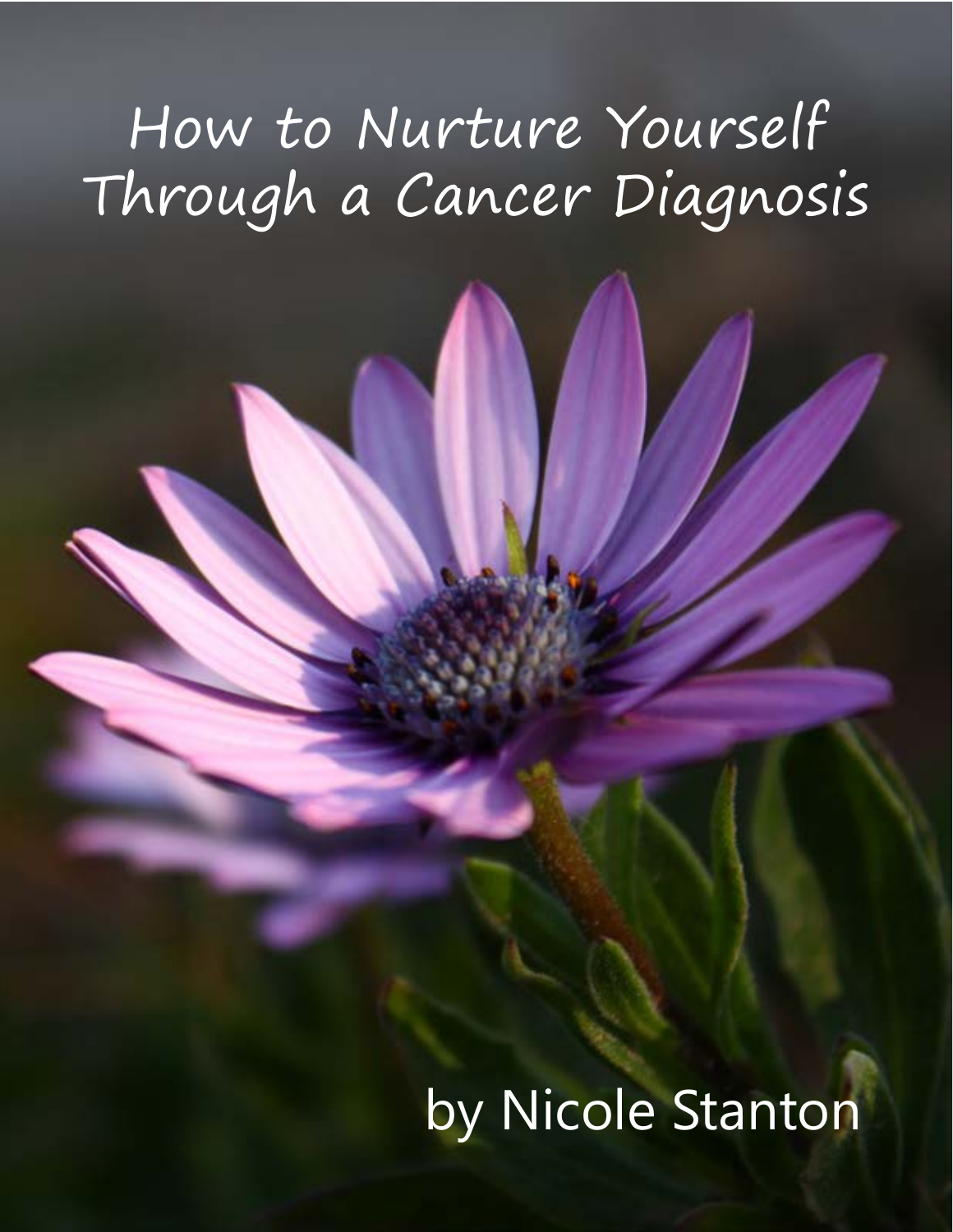In January of my 45th year, as I was busy going about my life worrying about my career, lamenting over not having a boyfriend, and wondering what this new year would bring, I learned I had breast cancer.

It was quite a shock. The mammogram I had the previous summer was clear. However my concern about radiation exposure from yearly mammograms motivated me to find alternative ways to look for issues in the body. One method is Thermography, which produces an infrared image showing the patterns of heat and blood flow on or near the surface of the body. Cancer cells read "hotter" than normal cells. Red is an indicator of a potential problem, and I had a hot reading on my left breast. The normal course of treatment was to see my gynecologist and have a physical exam, which I did. She didn't find anything substantial, only what she thought was a cyst. She suggested I have an ultrasound on the left side, just to be sure. I felt confident nothing was wrong and made the appointment.

The physician who performed the ultrasound confirmed there was nothing on the left side, but lucky for me, she followed her instincts and decided to give my right breast a look. Even though nothing seemed out of the ordinary, as she was conducting the examination she became quiet and told me to get dressed. Then I was put in a large conference room and given a box of tissues. She came back with a consulting doctor. They suggested I immediately have a biopsy. Her tone had changed from a professional taking care of business to one of sympathy. She explained it seemed almost certain I had something that looked like cancer on my right side.

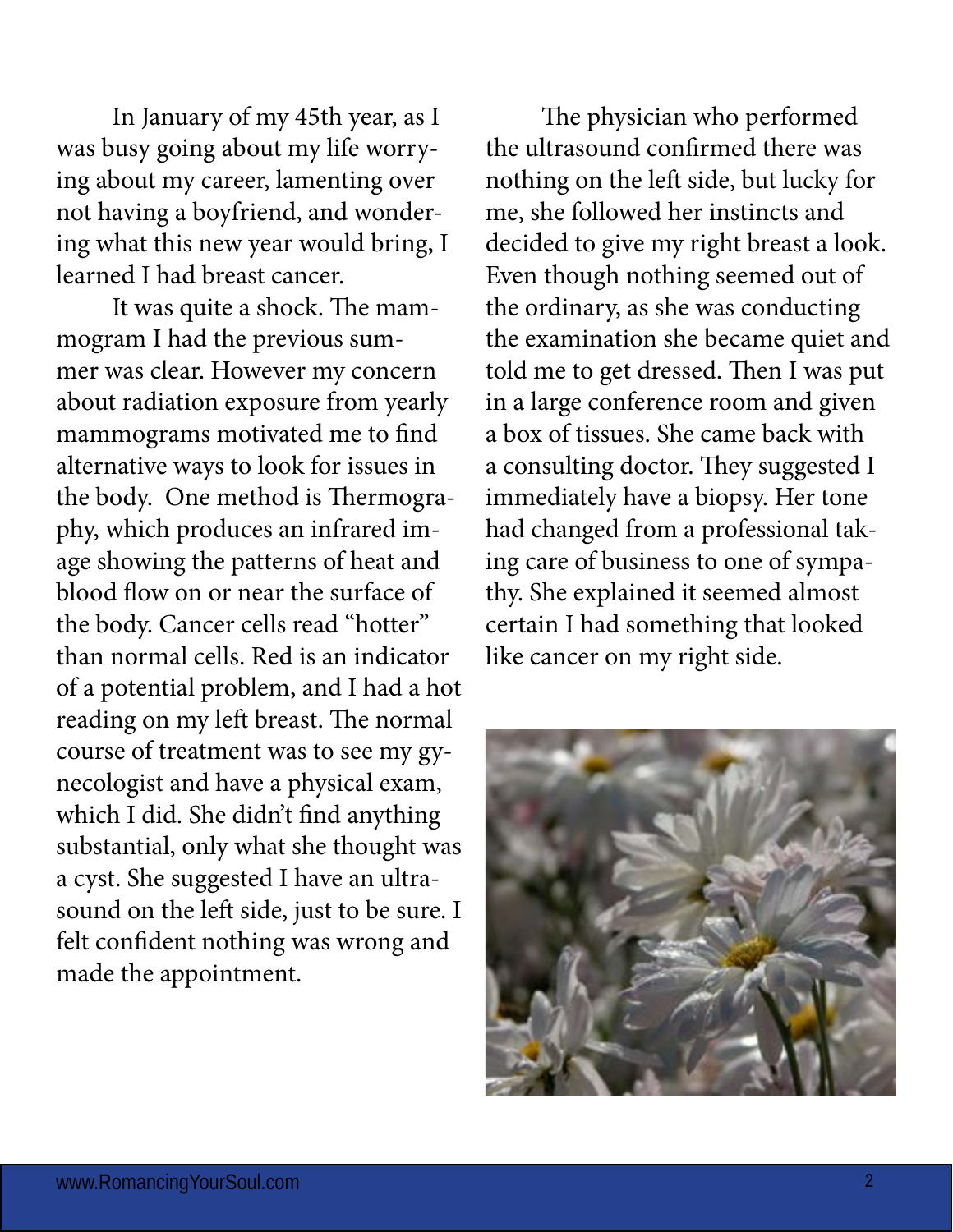Her words dumbfounded me. I couldn't even take in what she was saying or what it meant. Going first to the place of denial, I was certain she had made a mistake. But I agreed to the additional test and scheduled the biopsy for the next morning.

As I left the ultrasound doctor's office I felt numb from the shock, from the dreaded and absolutely unexpected news. I was afraid of what might be. Worry set in like a dark cloud that without warning cast a long shadow over my entire life.

My gynecologist's office was nearby so I immediately called her. "Isn't it possible that she's wrong?"  $\frac{1}{\pi}$  of thing every day" she said I sobbed as I sat in her office. "Yes, but she does see this kind of thing every day," she said.

 $\frac{1}{2}$  is  $\frac{1}{2}$  in a stupor I somehow managed t  $t$ own to my friend Susan's bouse. The la town to my more secure no ase: The rest thing  $\frac{1}{2}$  is the solution of the sheart in the state in the state in the ship state. does the thing see the carry, and take the to the stop  $\mathbf{D}$  sted. In a stupor, I somehow managed to drive across town to my friend Susan's house. The last thing I wanted was to be alone. She offered to stay with me that night, get up early, and take me to the biopsy. Her loving support felt comforting, so I graciously accepted.

In the span of two days, I had the biopsy and an MRI and was told the results over the telephone.

I did indeed have cancer.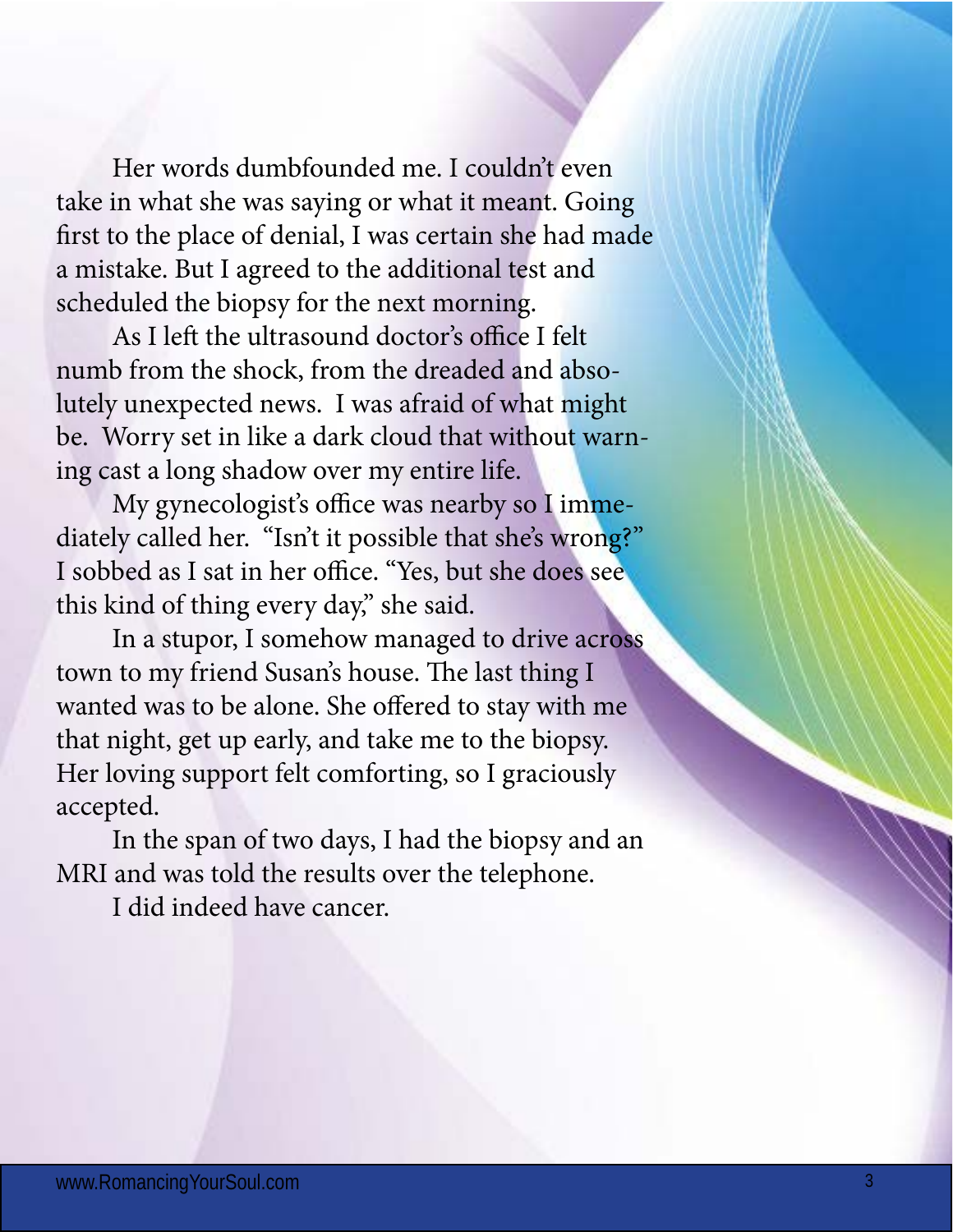All alone and overwhelmed by the news, I dropped to the floor. This was so not what I expected. My life is over, I thought, and there is still so much I want to do! I want to get married! I want to have more time with the people I love! I want to act, create, dance, travel, live!

Fear closed around me so tightly I could not breathe. Not just from the news but also from the memory of my sister. Until I received the diagnosis, what I knew of cancer firsthand was only that my sister had died from it. She had liver cancer, very rare for someone to contract at the age of twenty-three.



So rare, in fact, that her doctors were befuddled and sent her case to be studied at Johns Hopkins University. But that was in 1979. What we know of cancer has changed dramatically.

The most difficult and fearful time was waiting to find out what stage the cancer was in and if it had spread. No matter how hard I tried I could not stop my mind from going to the worst-case scenario thought, 'What if this is it? What if I don't get any more time? This is so unfair.' It took concentration and intentionally challenging those negative thoughts to remember - I don't have all the facts yet so don't jump to conclusions.

The lumpectomy surgery was successful. The cancer was Stage 1 and it had not spread. Hearing the news I was so grateful the cancer was discovered early. That meant I was a candidate for a newer form of therapy that placed a small radiation seed, delivered through a catheter, directly inside my breast at the site of the tumor. The seed stayed in for about four minutes twice a day. This type of therapy lasted a week, compared to the six or seven weeks of typical external radiation.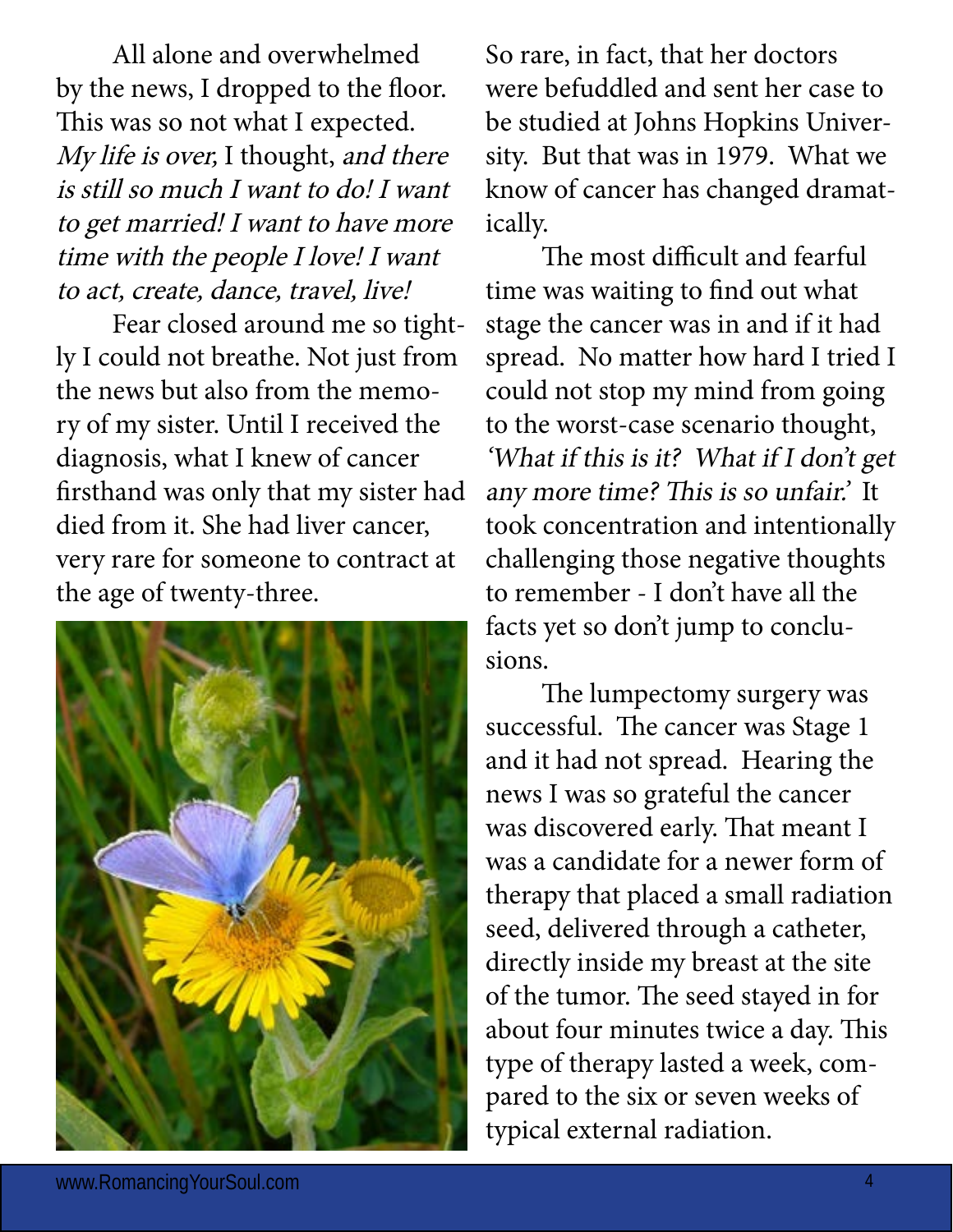During the week of treatment, I went to the hospital in the morning for radiation, then to work for a few hours, then back to the hospital for another treatment in the afternoon, and then home to rest. Although I spent only four minutes in that radiation room, it seemed long and lonely. The nurses who were with me beforehand, hooking up the machine and changing the dressing, helped ease the feeling of being alone. One nurse in particular, Kip, became a friend as we discovered similar life philosophies and that he was a cancer survivor himself. I so appreciated his presence and his enjoyment for life after his cancer diagnosis.

His calm and concern were comforting, but then it came time for treatment and I was alone until the man with the Geiger counter came in to make sure no radiation was left behind.

That alone time became very special as I realized that even in a room filled with people, if I were dying, it would be just me who would have the experience. The understanding that I was born alone and will die alone gave me peace. It was an acceptance of the impermanence of life, which often needs to be experienced firsthand to be truly appreciated.

Another positive result of my experience with cancer was that in the weeks before the surgery, when I didn't know the extent of my diagnosis, life became richer. The blue sky was bluer. The green of the trees was more vibrant. Life seemed to slow down to a pace that allowed me to savor more and more moments.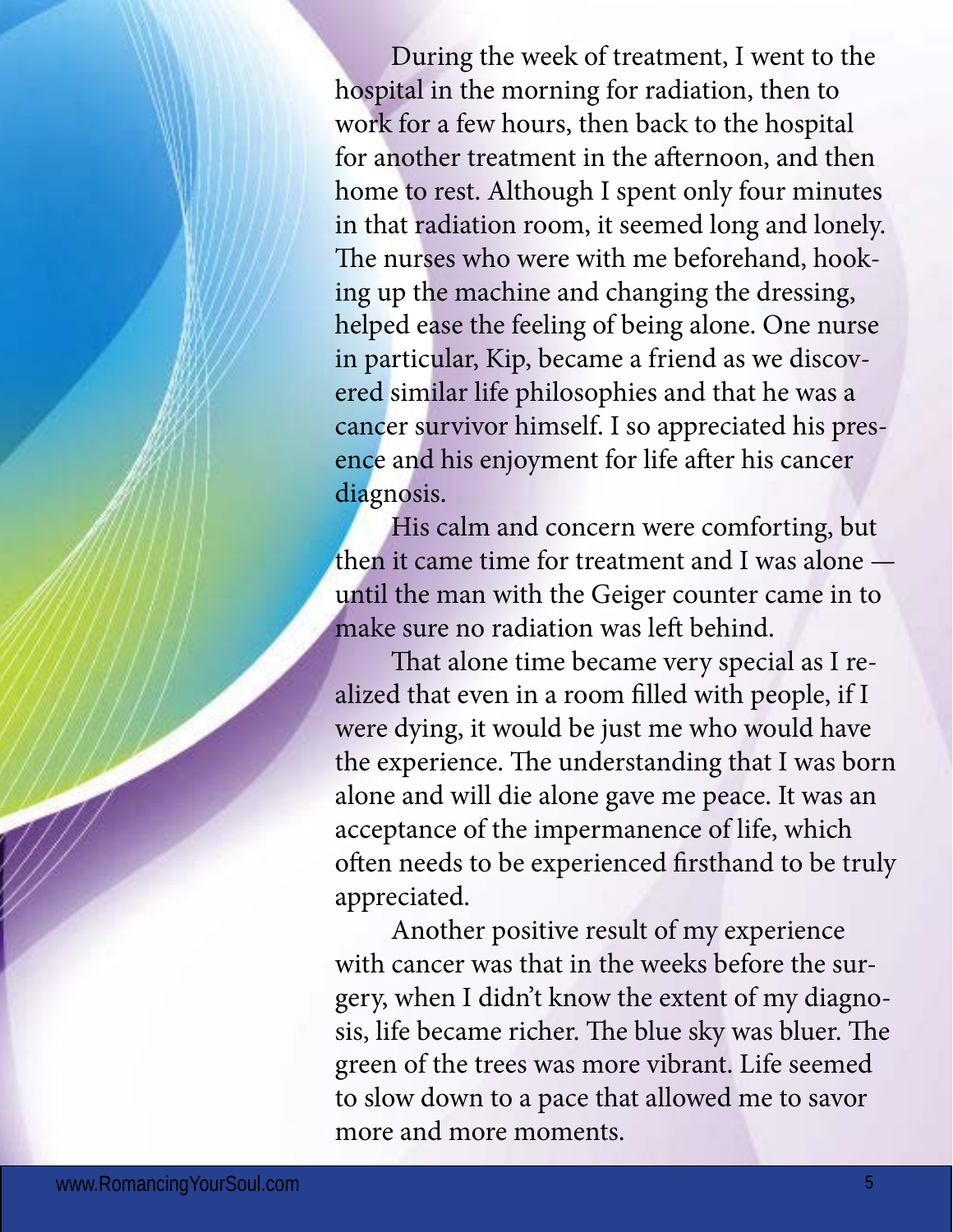No longer busily going on to the next thing on my to-do list, I was more invested in every activity of life. Food tasted better, people seemed more joyful, and I felt a new sense of being in tune with life.



As my treatment finished, my surgeon said, "Well, you're cancer free now!" I thought, Fantastic! What an incredible, whirlwind experience. In a span of two months, I was diagnosed with cancer, treated, and released cancer free. From horrible to gone, in what now seems like no time at all.

To ensure that my body does not create another tumor, I am taking a drug for the next five years. The side effects are not without risk. I might be thrown into menopause instantly, but as I am well into my 40s, that risk is much better than a

 recurrence. Physical therapy helped me regain full motion in my right arm. But the wide range of emotions that accompanied the experience still lingers.

Things about my life became so much clearer with that diagnosis. It seemed that what was truly important came to the forefront of my life's to-do list: to fall in love, laugh a whole lot more, and be happy. That was really it. All of the other things I had worried about, such as getting a new theatrical agent or lamenting not booking television roles, now seemed so silly.

The big C diagnosis was a great clarifier that made life really simple. My newfound appreciation for life changed almost everything as I now evaluated what was really important to my happiness and peace of mind.

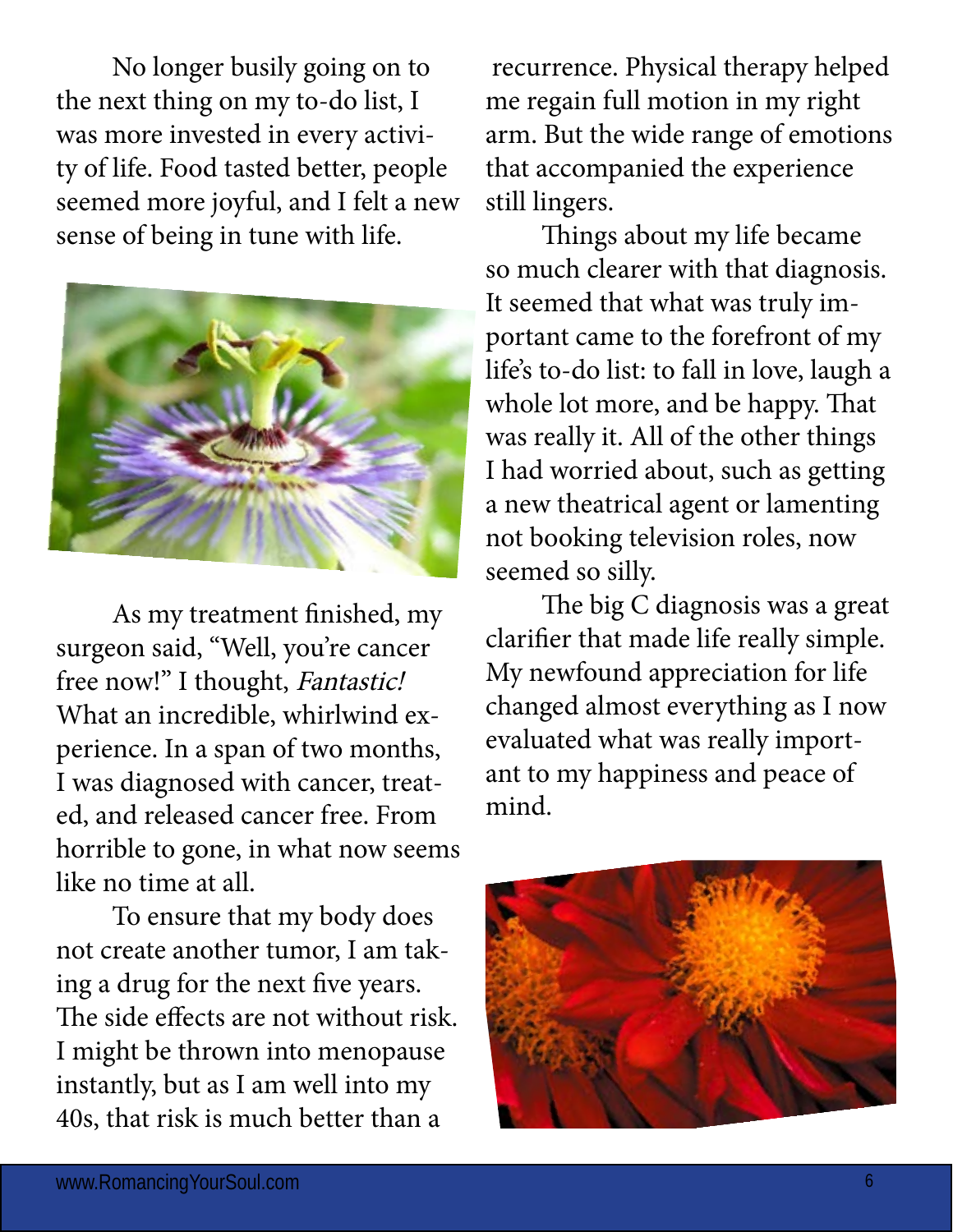The heavy dramatic movies I watched have been replaced with comedies, because I am determined to laugh daily. Surrounding myself with friends is of vital importance. I now allow friends to take care of me in ways I had not before. For example, I let a friend drive me to my mother's to tell her of the diagnosis. I let my brother stay with me after the surgery to take care of me. No, this was not easy, since I was used to being the caretaker. But part of the miracle transformation I underwent from this journey was realizing how important it is to accept help in all forms. This realization was important for me to let go of old habits, such as worry, doubt, and feelings of not being worthy. Through the diagnosis, I moved from a place of feeling powerless to a place of being empowered. I took my life into my own hands and began declaring what is really true for me.

What a breakthrough, since for much of my life I had been more concerned about other people's opinions and being the "good girl" in order to gain love. I felt I had to perform, to do, to achieve to feel loved. Those behaviors I learned at a very young age, and I have to say, they were wrong. I told myself many negative, limiting things as a child trying to figure out the world. As an adult, I see and know that self-love, care, and happiness are my birthright.

Every story of cancer is unique. What is universal is that no one ever wants to hear those words. So I believe it is important to support one another. This is the motivation behind sharing my story with you.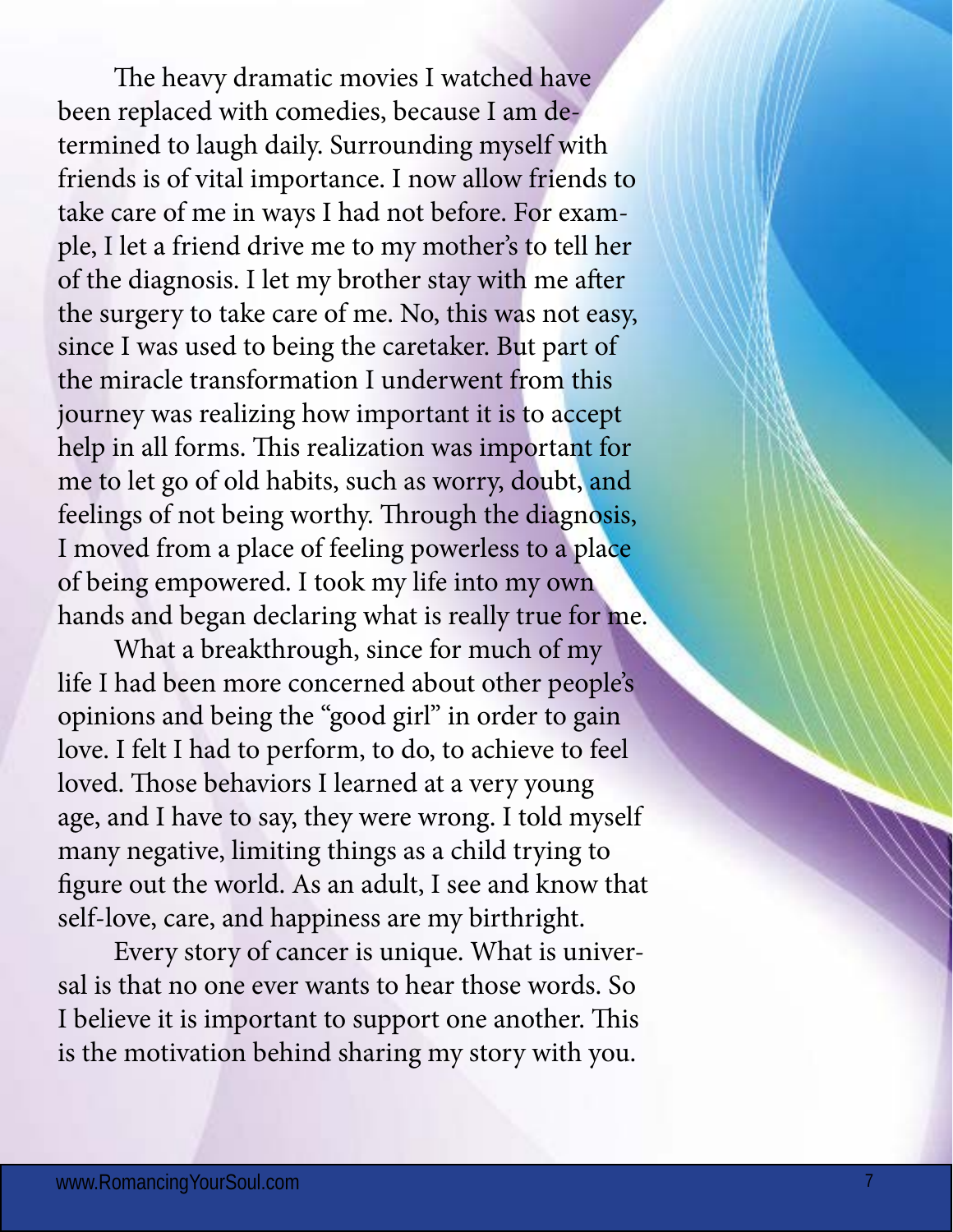There are certain actions and attitudes I found helpful. And, as one of my favorite slogans goes, "Take what you like and leave the rest." What I do know, without a doubt, is that every moment of life is precious. So my best piece of advice is to remain focused on the big picture, treating each moment of life as the most incredible gift you will ever receive.

#### **DO WHAT MAKES YOU HAPPY**

Really follow your heart's desire, even if you do that for only five minutes at a time! It's a start. Give yourself permission to be happy by taking time to do something that makes your heart sing. The idea that striving for one's happiness is selfish is wrong. Being happy is self-preserving and self-loving.

# **GIVE YOURSELF PERMISSION TO TELL THE TRUTH**

. . . to yourself and to other people. That doesn't mean you tell Uncle Phil no one is being fooled by his comb-over, but it does mean that you can say "no thank you" when you don't want to do something. You can own how you feel, with no apologies necessary. When you face this type of diagnosis, it is especially important to be honest with yourself about the choices you have made and are making in your life. Does what you are choosing to do feel right and true? Or do you make choices because you are worried about other people's opinions of you?

## **RECEIVE**

It's wonderful to be giving. Now is the time to practice being a good receiver. Let others help you. Love them by giving them the opportunity to practice giving.

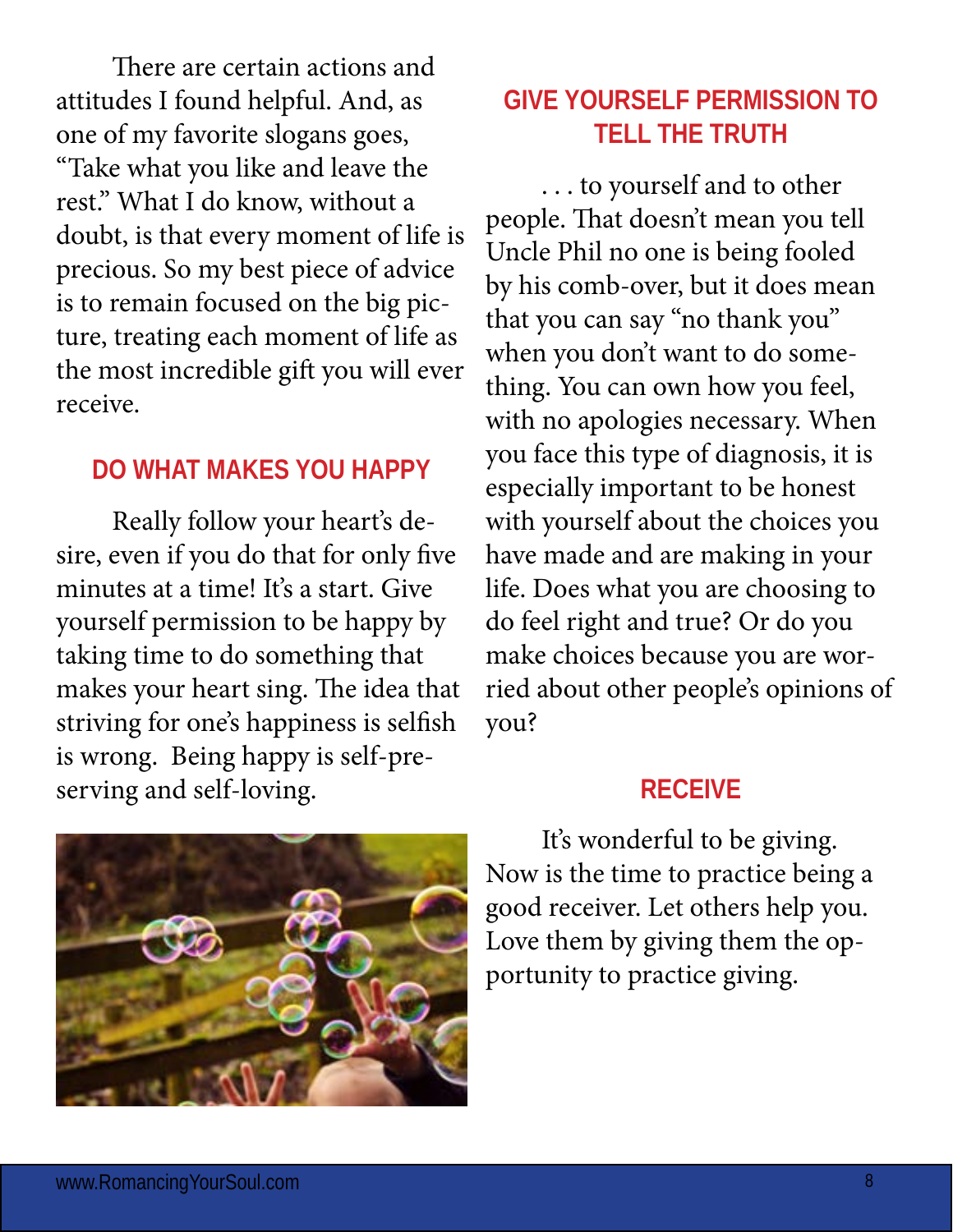### **PUT YOURSELF AND YOUR HEALTH FIRST**

One of my favorite spiritual teachers, Abraham (Abraham-Hicks), says, "The purpose of life is joy." Abraham encourages people to make feeling good a priority in their life. We are all born with an inner guidance system known as our emotions. Emotions let us know how we feel, but so often we learn at a young age to override those feelings. Let this be a time in your life when you respect your emotions. Honor your feelings. If you wake up feeling resentful and angry, feel it fully. Do not allow guilt to take over. Refuse to believe limiting thoughts, such as, "I am spiritual, a good person, a former girl scout, I shouldn't feel those kind of negative things." One thing we tend to forget when going through hard challenges is how quickly our emotions can change. Within seconds, with the birth of a new thought, we can feel completely different.

We see this in toddlers all the time: two little ones start to fight over a toy, then all of a sudden a remote-controlled toy car drives into the room, attention is shifted, and now there is nothing but joy and wonder.

We all have the ability to shift quickly, so why be afraid of feeling that hurt or anger.

Feel your feelings fully and you will release and shift them quickly.

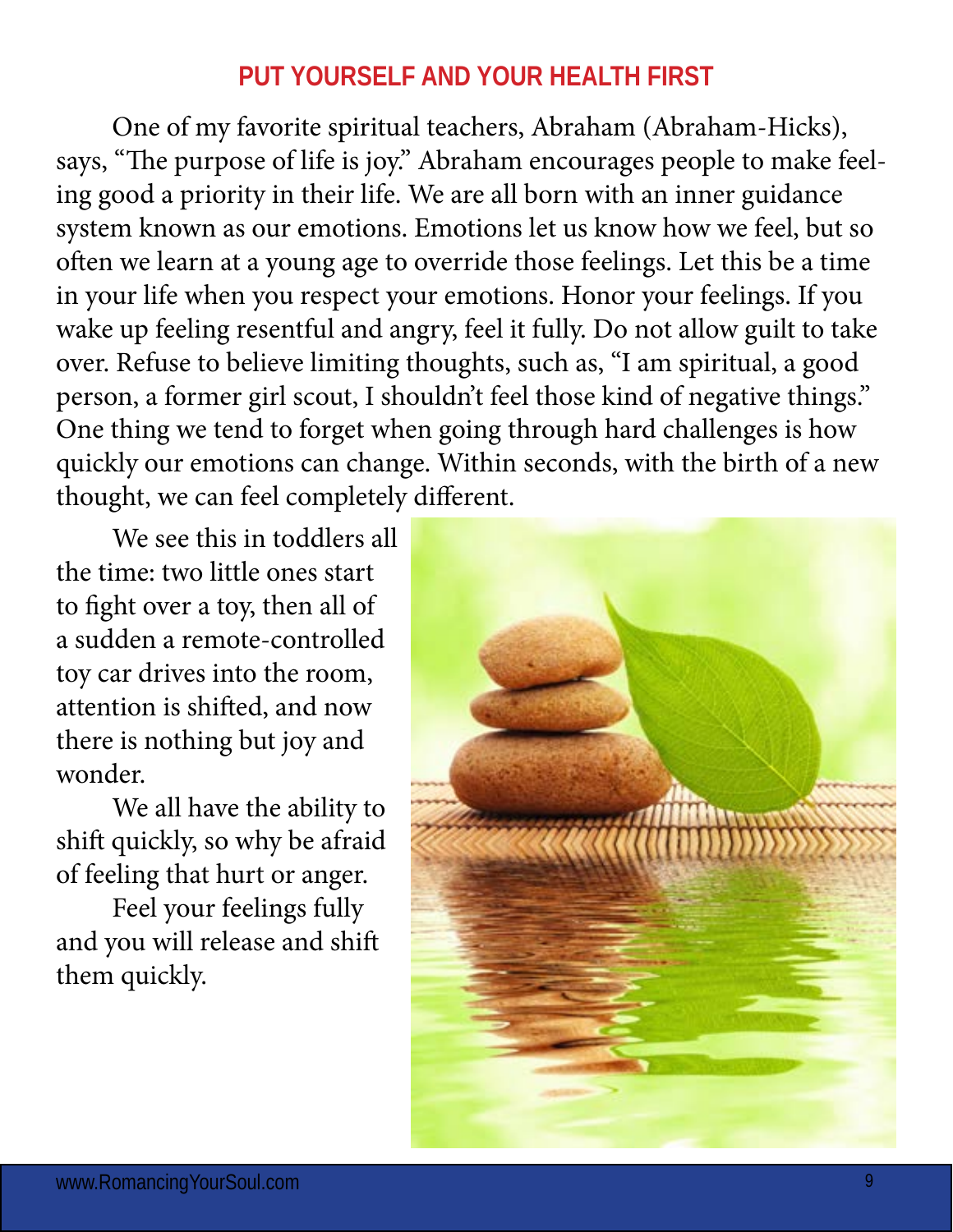# **SURROUND YOURSELF WITH A NETWORK OF SUPPORT**

This can be your friends or individuals who have gone through the same experience. Right after my diagnosis, surgery, and treatment, I found it helpful to be in a breast cancer support group. It was a safe place to share all that I was feeling, no matter how ridiculous ("Can you get cancer from eating too much cheese?") or how poignant ("Will they find another tumor on my oneyear anniversary mammogram?"). It's all valid, and none of what you are feeling or questioning will be judged.

Support groups are the place to let it all out. Cry, yell - it's all important to your coping and healing.

## **LAUGH!**

Watch movies, videos, television shows that make you laugh. Joy and laughter are healing and so important in dealing with the stress of a cancer diagnosis. Continue adding positives throughout the recovery process. Laughter is a proven benefit to health, and it is wonderful in shifting negative emotions to a more positive outlook. We can't stay angry when watching a little pug puppy snort, bark and chase around a robot vacuum cleaner.

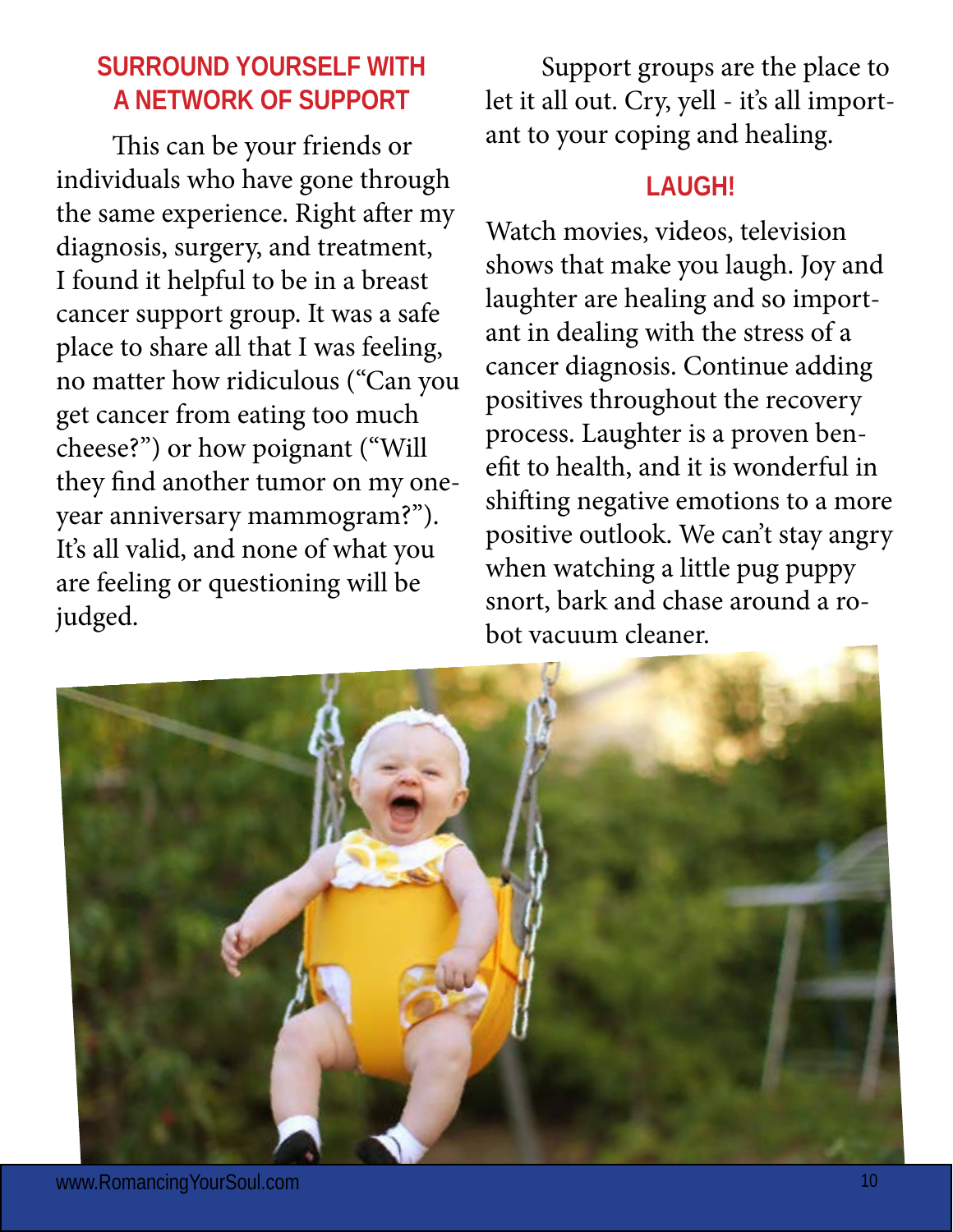#### **STAY HOPEFUL**

Know that no matter what, no one knows for certain what the outcome will be. A lot of what I was told when figuring out my course of treatment was based on percentages and comparisons. You are unique, and recovery can happen at any time. Western medicine doesn't have all the answers, so don't be afraid to ask questions, get second opinions, and most importantly, trust yourself. You are the best advocate for your body and its health.

## **ENJOY THE MOMENT**

Meditation can keep you present. I practiced mindful meditation at the time and found it very helpful. Meditation allowed me to slow down, to remain present with the moment. Focusing on your breathing is a great tool for keeping yourself calmly in the present. Give yourself permission to stop, relax, and rest. Honor what your body is telling you - let<yummy.com> or a friend bring dinner to you without your feeling guilty.

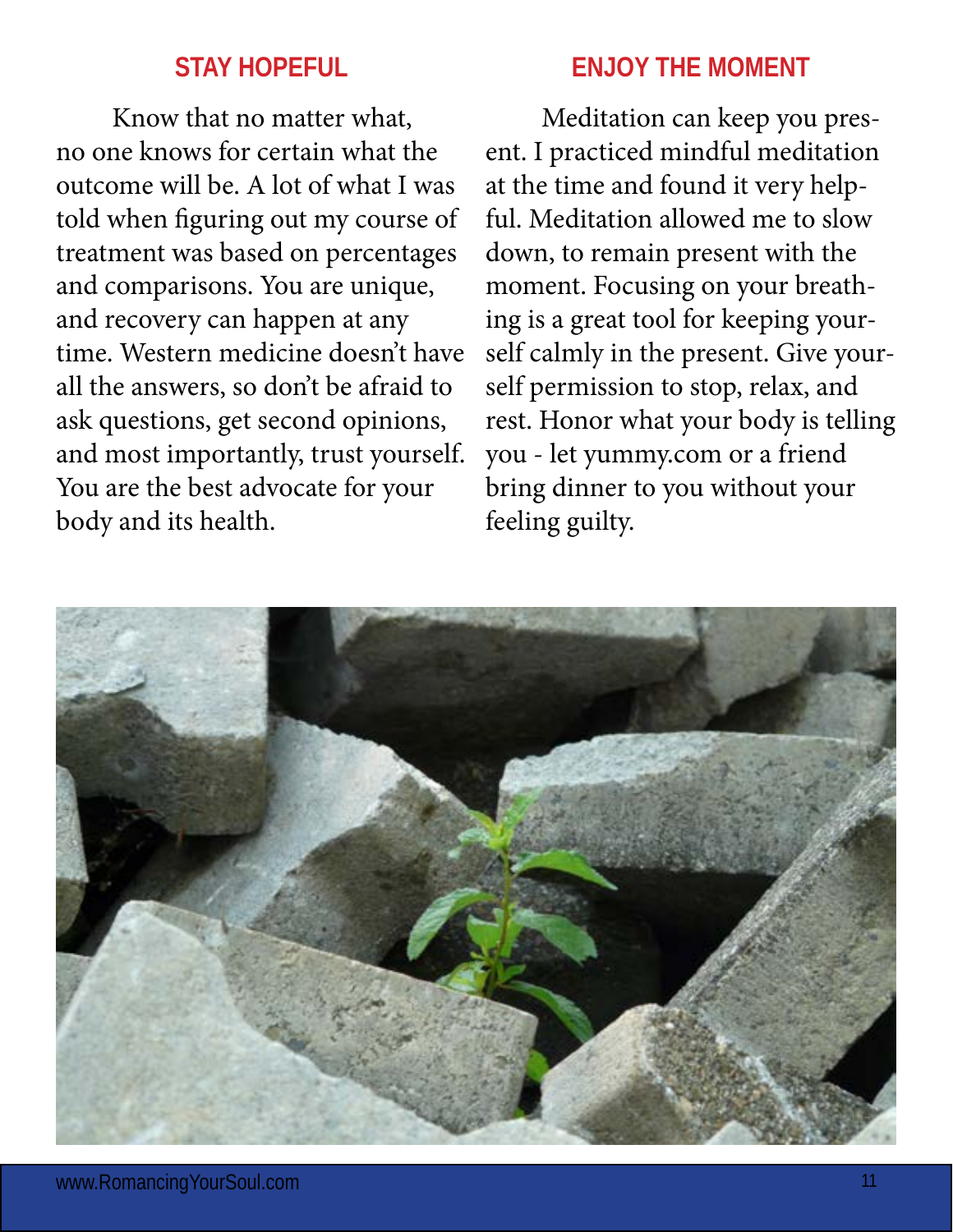# **UTILIZE SUPPORT FROM BOOKS, SPIRITUAL CENTERS, COUNSELORS and THERAPISTS**

Depending on your belief system, there are wonderful resources available that explore the mind-body connection in regard to health. We really don't know how our body contracts cancer.



The mind-body connection is a wide open field and there is great potential to explore different emotional and spiritual beliefs to find what resonates with you.

For me, one thing that really resonated was being authentic. If I wasn't genuine in my relationships, I felt sick in the pit of my stomach. I ignored the feeling so many times and crafted answers I thought someone wanted to hear. My diagnosis changed that for me. The reality of having cancer forced me to learn to love myself more deeply than ever before. Being authentic and honoring who I truly am by speaking my truth results in a feeling of freedom and relief.

Since I became genuine with myself and others, that sick feeling in my stomach went away. Maybe I would have realized the power of being honest on my own, or maybe not, if I had not been forced to face the truth of a cancer diagnosis.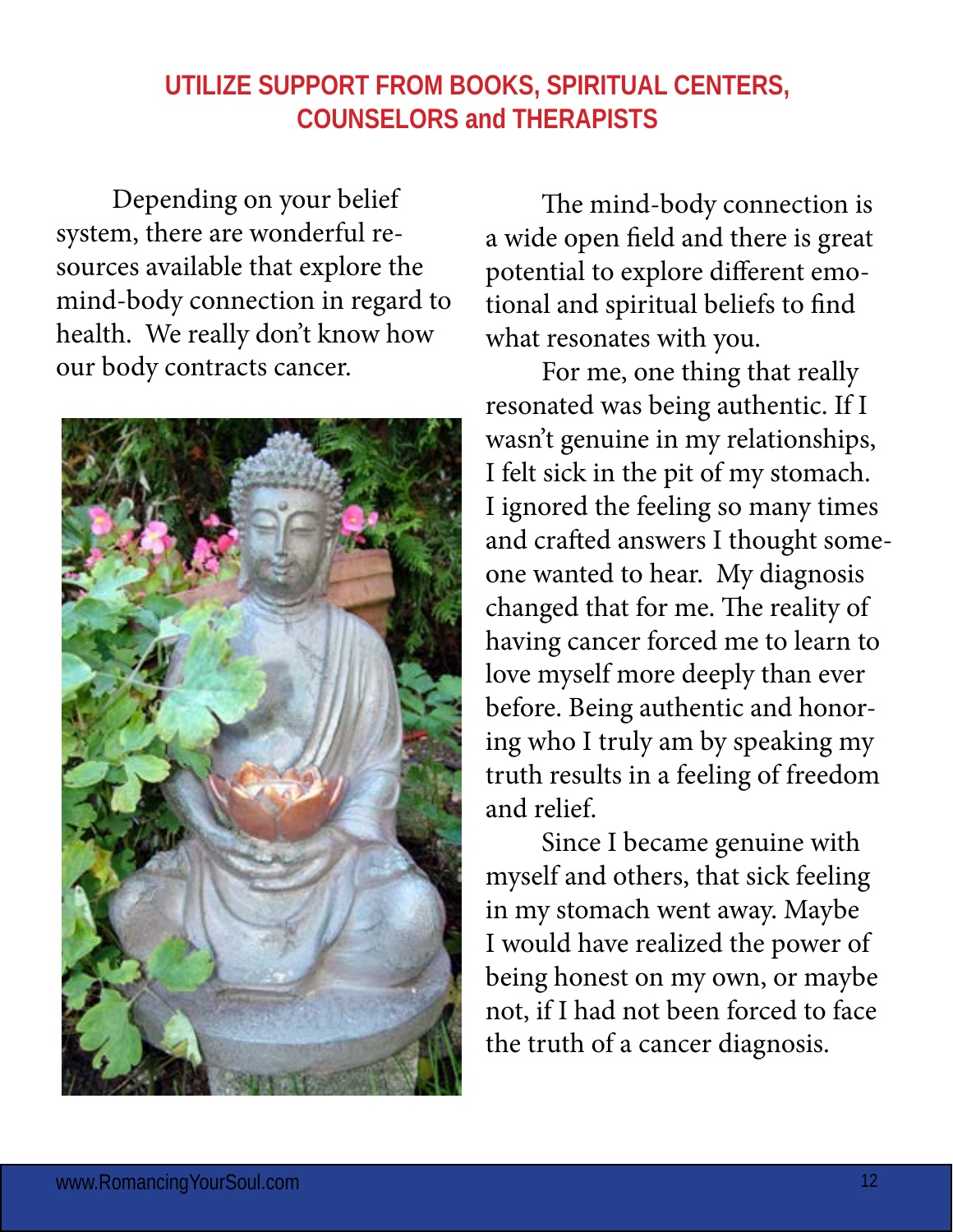Cancer is not something I want to have happen again or ever to anyone. But now that I have had it, my outlook on life has changed for the better. More often than not, I have the courage to take risks and really do what I want to do, even if some people may not get it or think I'm a little weird. I've learned that the feeling of empowerment comes from being connected to who I really am — which, for me, is connection to a higher source. This connection is not something I understand with my head, but I know how it FEELS. And it is the most amazing feeling. Now it is my life's goal to feel that way as much as possible.

When we face hard challenges in life, we can choose to have faith that our attitude will be paramount in helping us get through to the other side. It is the tests in life that help us define what is truly important. When we realize we have the ability to shift our thinking in a positive direction, we become empowered to face what we must with faith and determination. In a world where so much is uncertain, our attitude is the one thing we can control.